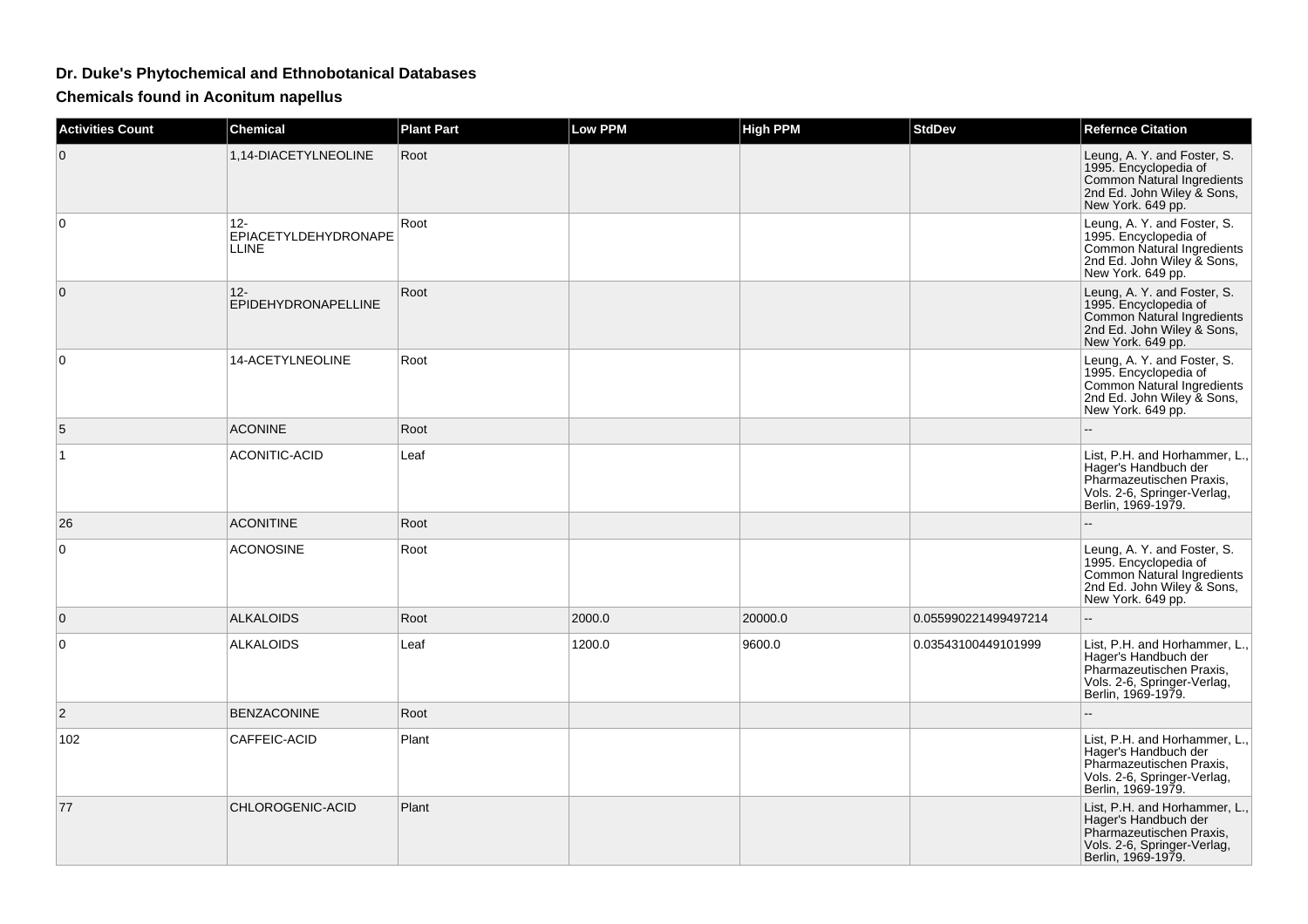| <b>Activities Count</b> | <b>Chemical</b>         | <b>Plant Part</b> | Low PPM | <b>High PPM</b> | <b>StdDev</b> | <b>Refernce Citation</b>                                                                                                               |
|-------------------------|-------------------------|-------------------|---------|-----------------|---------------|----------------------------------------------------------------------------------------------------------------------------------------|
| 23                      | CITRIC-ACID             | Plant             |         |                 |               | List, P.H. and Horhammer, L.,<br>Hager's Handbuch der<br>Pharmazeutischen Praxis,<br>Vols. 2-6, Springer-Verlag,<br>Berlin, 1969-1979. |
| 49                      | <b>EPHEDRINE</b>        | Root              |         |                 |               |                                                                                                                                        |
| 8                       | <b>FRUCTOSE</b>         | Root              |         |                 |               | $\overline{\phantom{a}}$                                                                                                               |
| 8                       | <b>FRUCTOSE</b>         | Plant             |         |                 |               |                                                                                                                                        |
| 0                       | HOKBUSINE-A             | Root              |         |                 |               | Leung, A. Y. and Foster, S.<br>1995. Encyclopedia of<br>Common Natural Ingredients<br>2nd Ed. John Wiley & Sons,<br>New York. 649 pp.  |
| $\mathbf 0$             | <b>HOMOISOACONITINE</b> | Leaf              |         |                 |               | List, P.H. and Horhammer, L.,<br>Hager's Handbuch der<br>Pharmazeutischen Praxis,<br>Vols. 2-6, Springer-Verlag,<br>Berlin, 1969-1979. |
| 4                       | <b>HYPACONITINE</b>     | Root              |         |                 |               |                                                                                                                                        |
| 8                       | <b>INOSITOL</b>         | Leaf              |         |                 |               | List, P.H. and Horhammer, L.,<br>Hager's Handbuch der<br>Pharmazeutischen Praxis,<br>Vols. 2-6, Springer-Verlag,<br>Berlin, 1969-1979. |
| $\mathbf 0$             | <b>ISOCITRIC-ACID</b>   | Plant             |         |                 |               | List, P.H. and Horhammer, L.,<br>Hager's Handbuch der<br>Pharmazeutischen Praxis,<br>Vols. 2-6, Springer-Verlag,<br>Berlin, 1969-1979. |
| 0                       | <b>ISONAPELLINE</b>     | Plant             |         |                 |               | J.S. Glasby Dict.Pls<br>Containing 2ndary<br>Metabolite. 1991.                                                                         |
| $\mathbf 0$             | <b>ITACONITIC-ACID</b>  | Plant             |         |                 |               | List, P.H. and Horhammer, L.,<br>Hager's Handbuch der<br>Pharmazeutischen Praxis,<br>Vols. 2-6, Springer-Verlag,<br>Berlin, 1969-1979. |
| 0                       | <b>LUCICULINE</b>       | Plant             |         |                 |               | J.S. Glasby Dict.Pls<br>Containing 2ndary<br>Metabolite. 1991.                                                                         |
| 15                      | MALIC-ACID              | Plant             |         |                 |               | List, P.H. and Horhammer, L.,<br>Hager's Handbuch der<br>Pharmazeutischen Praxis,<br>Vols. 2-6, Springer-Verlag,<br>Berlin, 1969-1979. |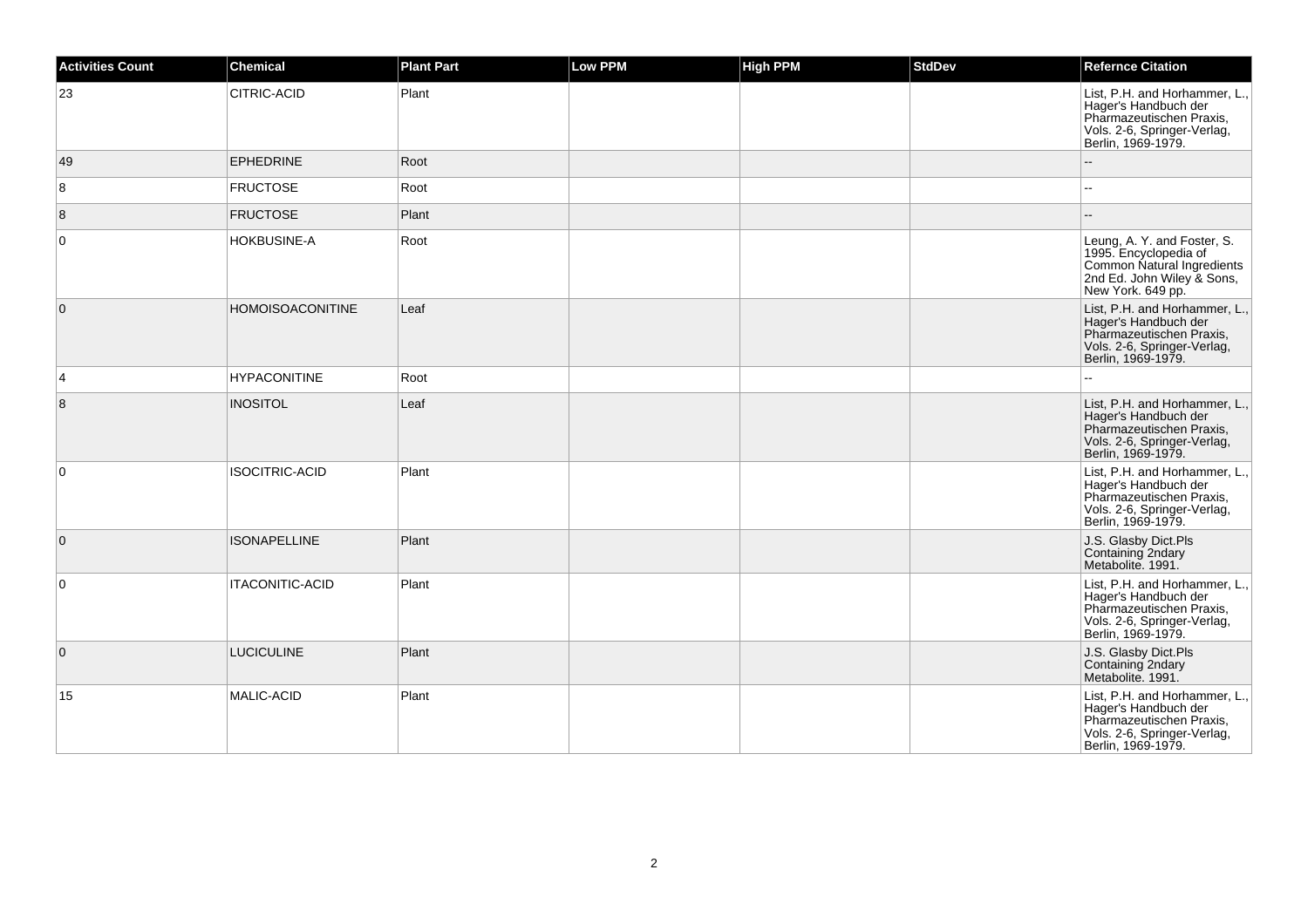| <b>Activities Count</b> | <b>Chemical</b>      | <b>Plant Part</b> | <b>Low PPM</b> | <b>High PPM</b> | <b>StdDev</b> | <b>Refernce Citation</b>                                                                                                               |
|-------------------------|----------------------|-------------------|----------------|-----------------|---------------|----------------------------------------------------------------------------------------------------------------------------------------|
|                         | MALONIC-ACID         | Root              |                |                 |               | Leung, A. Y. and Foster, S.<br>1995. Encyclopedia of<br>Common Natural Ingredients<br>2nd Ed. John Wiley & Sons,<br>New York. 649 pp.  |
| $\overline{2}$          | <b>MALTOSE</b>       | Plant             |                |                 |               |                                                                                                                                        |
| $ 2\rangle$             | <b>MALTOSE</b>       | Root              |                |                 |               |                                                                                                                                        |
| 18                      | <b>MANNITOL</b>      | Plant             |                |                 |               |                                                                                                                                        |
| 18                      | <b>MANNITOL</b>      | Root              |                |                 |               |                                                                                                                                        |
| 0                       | <b>MELIBIOSE</b>     | Root              |                |                 |               | Leung, A. Y. and Foster, S.<br>1995. Encyclopedia of<br>Common Natural Ingredients<br>2nd Ed. John Wiley & Sons,<br>New York. 649 pp.  |
| $\overline{0}$          | <b>MELLOBIOSE</b>    | Plant             |                |                 |               | <b>CRC Handbook of Medicinal</b><br>Herbs and/or CRC Handbook<br>of Proximate Analyses                                                 |
| 13                      | <b>MESACONITINE</b>  | Root              |                |                 |               |                                                                                                                                        |
| $\pmb{0}$               | N-DETHYLACONITINE    | Root              |                |                 |               | Leung, A. Y. and Foster, S.<br>1995. Encyclopedia of<br>Common Natural Ingredients<br>2nd Ed. John Wiley & Sons,<br>New York. 649 pp.  |
| 4                       | <b>NAPELLINE</b>     | Root              |                |                 |               |                                                                                                                                        |
| $\overline{0}$          | NAPELLONINE          | Shoot             |                |                 |               | $\overline{a}$                                                                                                                         |
| $\overline{c}$          | <b>NEOLINE</b>       | Root              |                |                 |               |                                                                                                                                        |
| $\vert$ 2               | <b>NEOPELLINE</b>    | Root              |                |                 |               |                                                                                                                                        |
| 9                       | OXALIC-ACID          | Plant             |                |                 |               | List, P.H. and Horhammer, L.,<br>Hager's Handbuch der<br>Pharmazeutischen Praxis,<br>Vols. 2-6, Springer-Verlag,<br>Berlin, 1969-1979. |
| $\overline{0}$          | <b>PICRACONITINE</b> | Leaf              |                |                 |               |                                                                                                                                        |
| $\mathsf 0$             | <b>PICRANOTINE</b>   | Plant             |                |                 |               | CRC Handbook of Medicinal<br>Herbs and/or CRC Handbook<br>of Proximate Analyses                                                        |
| $\overline{0}$          | PICROACONITINE       | Leaf              |                |                 |               |                                                                                                                                        |
| $\overline{c}$          | PSEUDACONITINE       | Plant             |                |                 |               | CRC Handbook of Medicinal<br>Herbs and/or CRC Handbook<br>of Proximate Analyses                                                        |